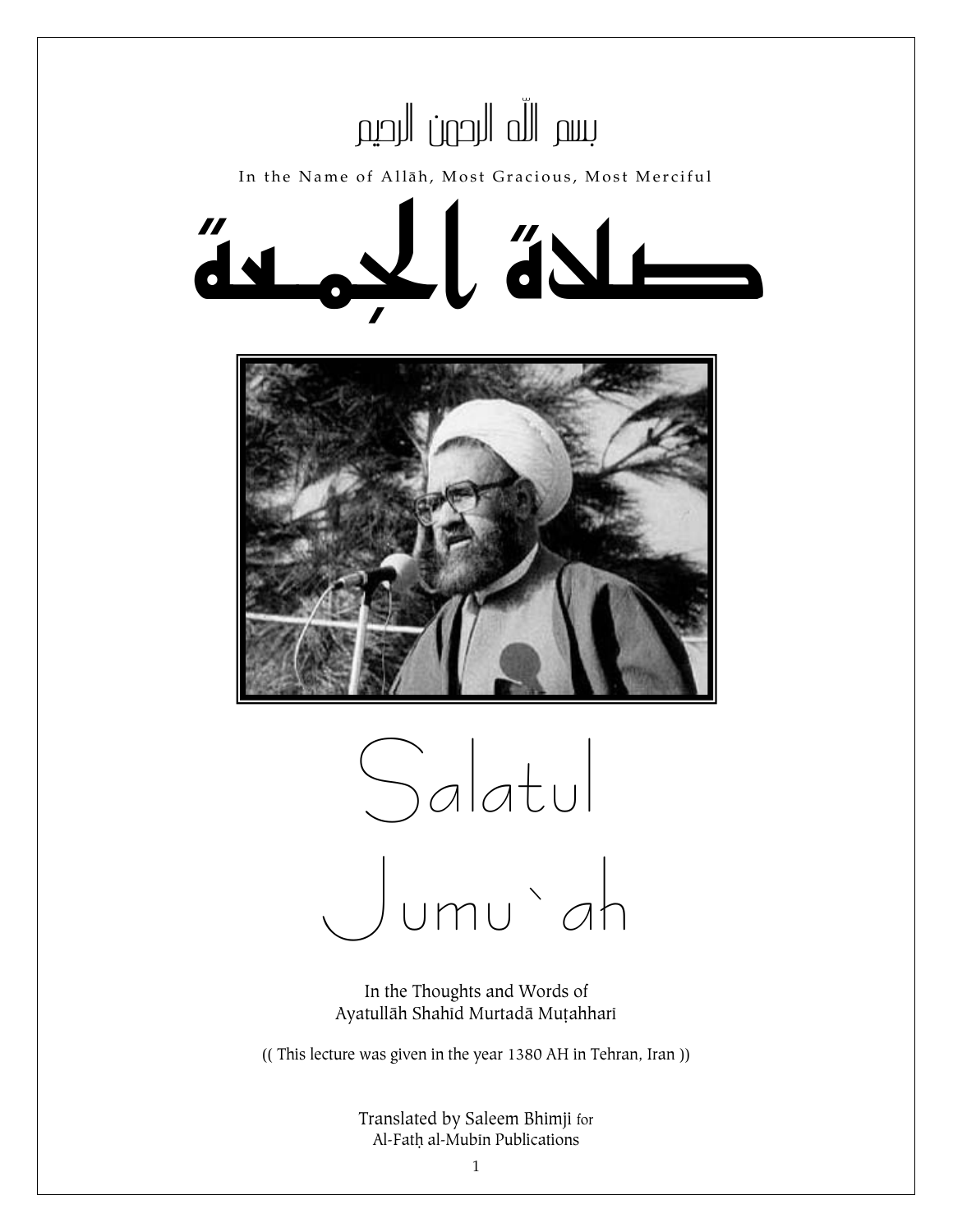# About Al-Fath Al-Mubin Publications

عَنْ أَبِي عَبْدِ ٱللهِ عَلَيْهِ ٱلسَّلامُ عَنْ آبائه عَلَيْهِمُ ٱلسَّلامِ: -قال جاء رَجُل إلىي رَسُول ٱلله (صَلَىٰ ٱللهُ عَلَيْه وَ ٱله  $\overline{\phantom{0}}$ وَسَلَمَ) فقال يا رَسُول ٱللهِ ما ٱلعِلْمُ؟ قال أَلْإِنْصاتُ قال ثُمَّ مَهْ قَالَ أَلْإِسْتِمَاعُ قَالَ ثُمَّ مَهْ قَالَ أَلْحِفظَ قَالَ ثُمَّ مَهْ قال ألعَمَل به قال ثمَّ مَهْ يا رَسُول ٱلله قال نَشْرُهُ.

bū 'Abdillāh (peace be upon him) narrates from his ancestors (the A˜immah (peace be upon all of them) who have said the following: "Once a man came to the Holy Prophet bū `Abdillah (peace be upon him)<br>narrates from his ancestors (the<br>A'immah (peace be upon all of them)<br>who have said the following: "Once a<br>man came to the Holy Prophet<br>(blessings of Allah be upon him and his family) and<br>sa said, 'O Messenger of Allāh what is knowledge?' The Holy Prophet replied, 'It is silence.' The man then asked, 'Then what?' The Holy Prophet said, **'It is** listening.' The man asked, 'Then what?' The Holy Prophet (blessings of Allāh be upon him and his family) said, **Then it is memorizing.'** The man asked, 'Then what?' The Holy Prophet said, **'Then it is to** practice according to what you have learnt.' The man then asked, 'Then what O' Messenger of Allāh?' The Holy Prophet said, 'Then it is to propagate what one has learned."

# BRIEF HISTORY OF AL-FATH AL-MUBIN **PUBLICATIONS**

Al-Fath Al-Mubin Publications, named after the introductory verse of Surah 49 of the Noble Qur'an, Al-Fath, was formed in late 1999 to facilitate the publication of Islāmic literature by providing the services of typesetting and graphic design for book covers for Muslim Publishers.

After assisting the *Islamic Humanitarian Service* in the design and publication of over 12 books and the World Federation of KSIMC based in the UK as well as other individuals and organizations throughout North America and the world, it was decided to expand our efforts into other areas, specifically in the spread of the true teachings of Islām as taught by the Prophet and his Ahl al-Baīt (prayers be upon all of them).

It should be noted that we are independent of all other organizations and charities and are not affiliated with any political or religious parties or groups.

# EXPANSION INTO THE FIELD OF TABLIGH AND EDUCATING THE MUSLIMS

In the year 2002, we were blessed to be able to publish our first work, Secrets of the Hajj written by the Marja<sup>c</sup> Taqlid and great scholar of Irfān and Akhlāq, Ayatullāh al-'Uzmā al-Hāji Shaykh Husain Mazāherī (may Allah grant him a long, healthy life in the cause of Islam). This book looks at the spiritual (Irfani) aspects of the hajj – something not covered by any other book on the market today.

The second book that was published in the Spring of 2003 was Morals of the Masumeen which is a 48 page activity book for young Muslim children. Packed with activities, stories and ahādīth from the Masumeen, this book opens up a new chapter in the dissemination of Islāmic teachings to the younger generation.

In addition to these two works, we currently five other publications either in translation or under editing which should be available soon.

Our website currently hosts close to 100 originally translated articles on Ethics, Morality, Prayer and Supplication, History, Theology, Biography and other topics.

Full length books in PDF format and posters of ahaadith and other gems of Islāmic guidance are all available onour site for free reading / download at www.al-mubin.org which Muslims of ages and interests will be able to benefit from, Inshā-Allāh.

In addition, we are able to assist publishers and Muslims authors in typesetting and design of cover work for your book or magazine. For rates and more information on this service, please get in contact with us via e-mail.

## HOW TO CONTACT US

For more information or to contact us, you can e-mail us at: **al-mubin@al-mubin.org** and we would be more than glad to help and assist you in any way possible. You can also see our work at www.al-mubin.org.  $\bigcirc$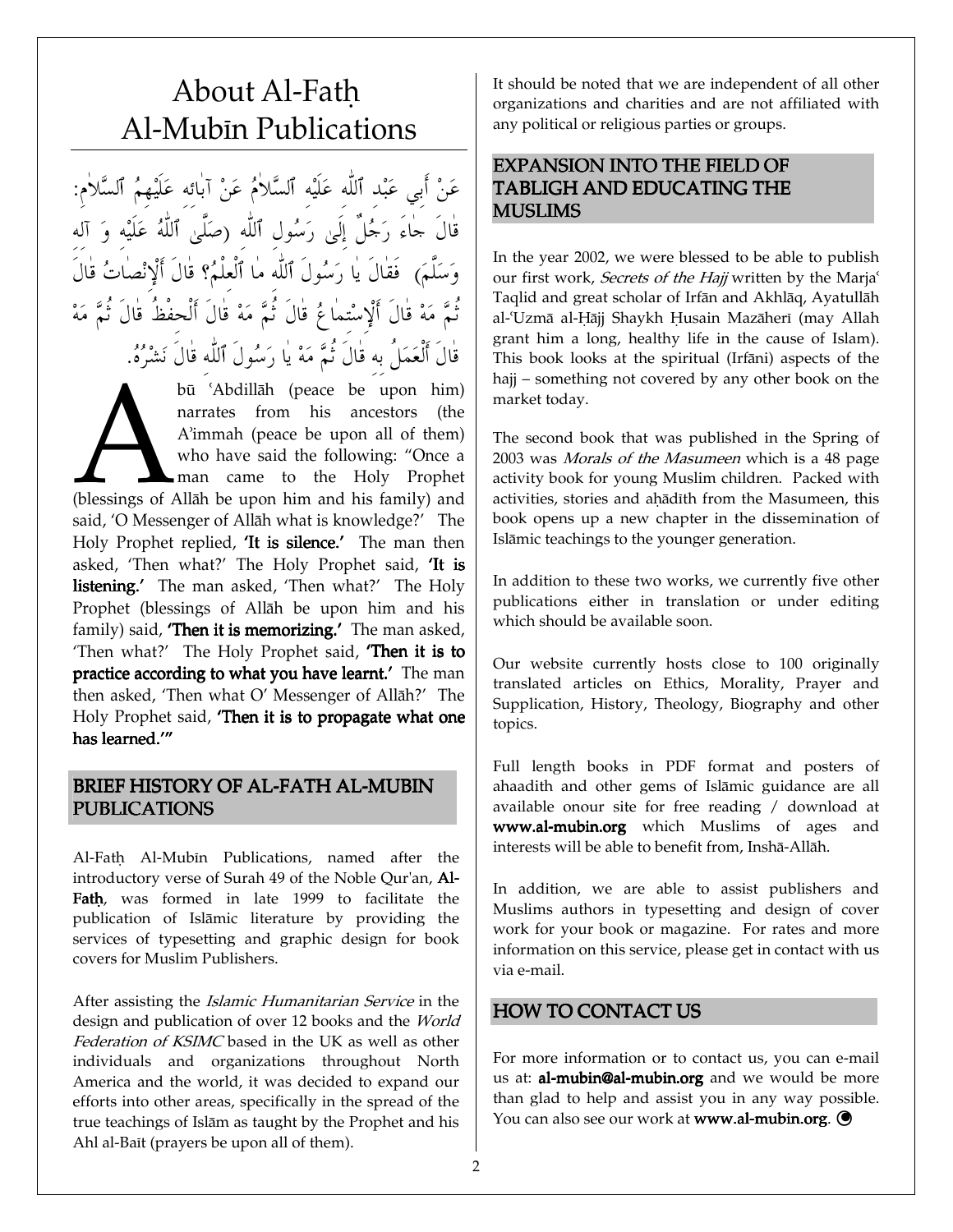برانعدال زيرم

slām has, within its teachings, a weekly prayer service referred to as Salātul Jumu'ah. This Salāt has been I mentioned within the Noble Our'an itself within the Slām has, within its teachings, a weerderred to as Salātul Jumu'ah. The mentioned within the Noble Qur'ar Sūrah of the same name – al-Jumu'ah (62):

يَايَتَّهَا الَّذِينَ ءَامْنُوا إِذَا نُودِكَبِ لِلصَّلَوٰةِ مِن يُوَمِّ الْجُمْعَةِ فَـاسْعَوَا إلىٰ ذِكْرِ اللهِ وذُرُوا البيع ذَٰ لِكُمْ خَيْرِ لَكُمْ أَنْ كُنْتُمْ تَعْلَمُونَ ۚ ﴿ ۖ ۖ

"O you who have true faith! When the call is proclaimed to prayer on the day of Jumu`ah (Friday - the Day of Assembly) then hasten to the remembrance of Allah and leave all business. That is best for you if you but knew!"<sup>1</sup>

What is Salātul Jumu'ah? Salātul Jumu'ah is simply the same Salātul Zuhr on the day of Friday (Jumu'ah) - however it has

a few differences from the regular Salāt that we perform.

First off, the Salatul Zuhr that we commonly perform is four Rak`at, however Salātul Zuhr on the day of Friday – whose name is Salātul Jumu'ah – is only two Rak`at. So then how did it happen that this Salāt was changed into a two Rak'at Salāt? We will discuss this point later on.

The second difference is that it is

obligatory  $(w\bar{a}jib)$  that it be performed in congregation (Jam $\bar{a}$ 'at) however it is not obligatory to perform any of the other Salāt in Jamāʿat - Salātul Zuhr, `Aṣr Maghrib, `Ishā and Fajr.

The third difference is that in which ever locality Salātul Jumu'ah is held – it is obligatory (wājib) upon the people who live within a distance of two Farsakh (12.48 km) in every direction to attend that Salāt, except if they have a valid excuse.

The fourth difference is that in which ever locality the Salātul Jumu`ah is established, it is not permissible for another Salātul Jumu'ah to be held for a distance of one Sā'a (6 km) – and thus, only that one Salātul Jumu'ah can be held.

Just imagine if such a Salāt were to be held (keeping these laws in mind) - what kind of enormity and magnitude it

would hold! If for example in this city that we are presently in – meaning Tehran – if there was to be one Salātul Jumu'ah held here<sup>2</sup>, then we would see that for the distance of two Farsakh (12.48 km) – from the point we are presently at until the north point of Shimran and to the south point near the city of Ray and from all points stretching from the east to the west of this city – everyone would gather in one area. In addition, for a distance of 12 kilometers from this point people from all around would join all together for this Salāt and for a distance of 6 kilometers, no other Salātul Jumu'ah would be permitted to take place and thus, we would be limited to this one Salātul Jumu'ah. Just imagine what kind of a great gathering would take place at that time!

This Salāt must be performed in two Rak'at – not four Rak'at. Why?? It has been related quite frequently in the ahādith and narrations and is also one of the established beliefs of our faith that:

> -وَ إنَّما حُعلت ٱلْجُمْعَة رَكَعَتَين لَمَكَان ٱلْخُطَبَتَين

This means that this general prayer for all people - this Salāt which all people must gather to perform and which must not be like the other Salātul Jamā'at that we sometimes see taking place in the Masjid where people are scattered about (with small groups of Salātul Jamā'at individual from one another) - and in which it is obligatory that before the Salāt, two speeches are given – this Salāt must be preceded by two speeches which actually take

the place of the two Rak'at of Salāt.

This is the point which I wished to bring forth that within our sacred religion of Islām, we have a belief that speeches and lectures are actually a part of the religion – it is a part of the Salāt. Amīr al-Mo'minīn `Alī ibn Abī Țālib (prayers be upon him) has even said, "The khutbah (speech) is Salāt."

During the time that the Im $\bar{a}$ m (of Jumu'ah) is giving the speech, the people must listen to what he is saying – all people must remain quiet and must not say a word – they must be listening to the khutbah. As long as the speaker has not come down from the chair on which he was standing to deliver the lecture, all of the people in attendance must be sitting as if they were in a state of Salāt. Of course there is one exception here that the Imam of Jumu'ah who is giving the speeches need not be sitting or facing the Qiblah.

<sup>2</sup> Please keep in mind that this lecture was given prior to the victory of the Islāmic Revolution, and thus, Salātul Jumu'ah was not taking place in Iran. (Tr.)

 $1$  Sūrah 62, Verse 6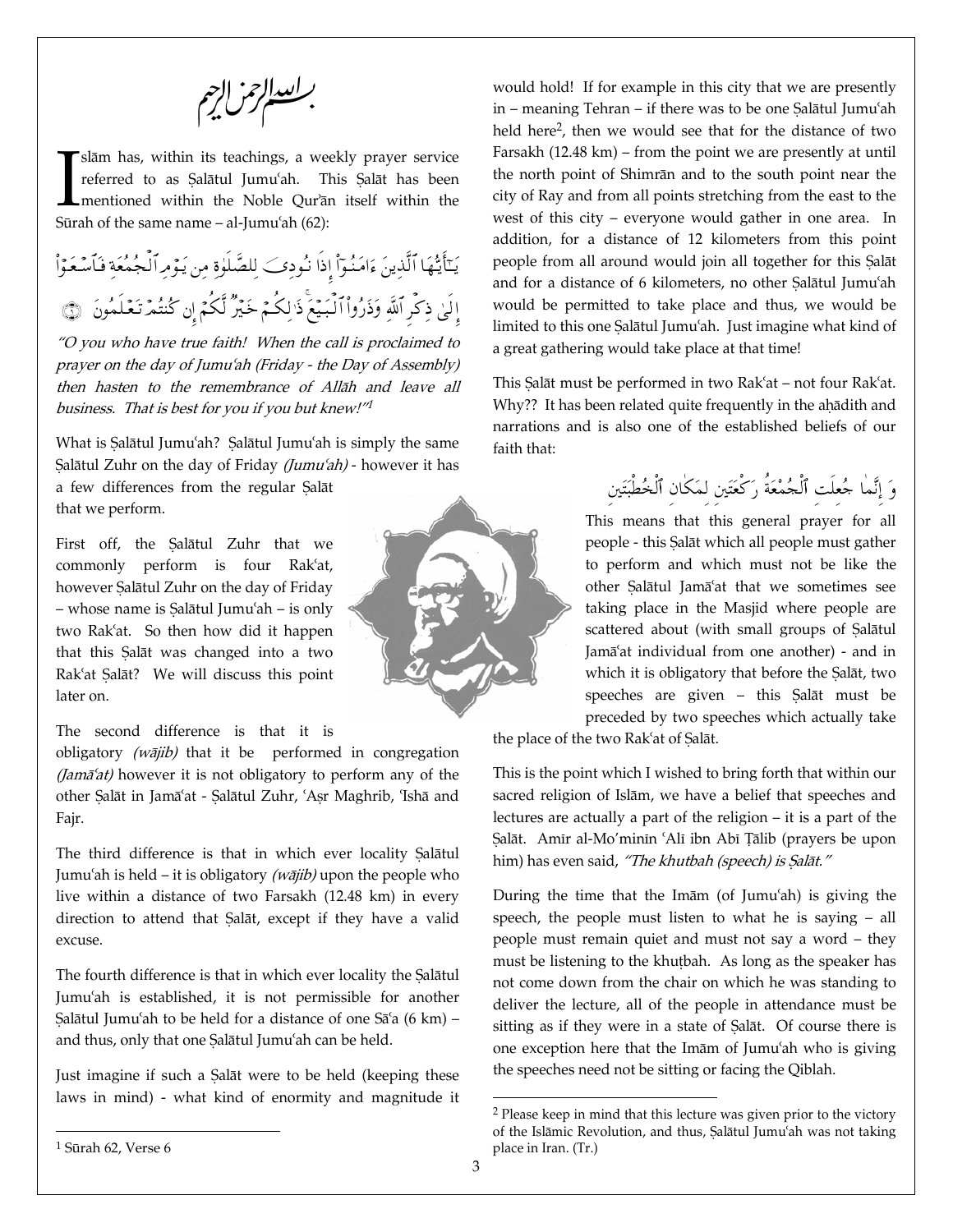Thus, these two speeches which are obligatory in this Salāt actually take the place of the two Rak'at of the Salāt of Zuhr.

### The Principle Reason for Gathering on the Day of Jumu'ah

You may be surprised by these Islāmic commandments which up until now, you may never have heard about or at least, you may not have heard much about and may even ask yourself: "What is the reason for all of this gathering and etiquette on the day of Jumu`ah?"

You will be even more surprised when you hear that the main purpose of gathering in this particular fashion is to simply hear a speech (khutbah). Thus, how important are these two speeches and what life-giving power do they possess? They are so important that at that time when the one who is performing the Adhān (Muaddhin) gives out the call:

D3J PP 

every single person – wherever he is and whatever work he is doing - must drop everything and rush towards Salātul Jumu`ah and must listen to the two speeches and then perform two Rak`at of Salāt in congregation (Jamā'at) and after this, he would be free to go back to work.

In the blessed Sūrah of the Our'an, al-Jumu`ah (62), these commandments have been mentioned, where we read:

يَايَتَّهَا الَّذِينَ ءَامْنُوا إِذَا نُودِكَبِ لِلصَّلَوٰةِ مِن يُوَمِّ الْجُمْعَةِ فَـاسْعَوَا إلىٰ ذِكْرِ اللهِ وذروا البيع ذَٰ لِكُمّ خير لَكُمْ إِن كُنتمَ تَعْلَمُونَ ﴿ ۖ فإذا قضيت الصلوة فانتشروا في الأرض

"O you who have true faith! When the call is proclaimed to prayer on the day of Jumu`ah (Friday - the Day of Assembly) then hasten to the remembrance of Allah and leave all business. That is best for you if you but knew! And when the Salāt has been completed then spread out through the Earth…"

We should also mention this point right now that usually at the time of Zuhr, the Adhān is given and then the Salāt is performed right after the Adhān. However there is an exception to this rule which is that on the day of Jumu`ah, if it has been confirmed that Salātul Jumu'ah would be performed, then it is permissible for the Adhān to be given

before the time of Zuhr. Thus, it is allowed that the Adhān is given and the speeches are then started such that when the time for mid-day arrives, then two speeches have finished.<sup>3</sup>

Once the sound of the Muaddhin has been raised for the Salātul Jumu'ah, any kind of business transaction is forbidden (harām):

&-9.:-‰<… …67--6

This commandment is directly from the Qur'an and is a part of the confirmed rulings of Islam. Both the Shi'a and the Sunni have no difference of opinion on this issue that if a correct Salātul Jumu'ah takes place and the Adhān for the Salāt is given, then at this time for example: if the owner of a store is standing or sitting behind the counter and a customer comes in to his store and wants to purchase some cheese for example, and the store owner has the knife in his hand ready to cut the amount of cheese that the person wants, if at this

> time the sound of the Muhaddin is heard proclaiming:

آللـــــــهُ أكبَرُ

then at this time it becomes obligatory  $(w\bar{a}ji\bar{b})$ upon both the store owner and the shopper to drop everything that they are doing and:

> &-فاسعوا إلىٰ ذكر الله وذروا البيع

Meaning that they must rush towards the Salātul Jumu'ah and must leave their business transaction aside. It is forbidden  $(har\bar{a}m)$  to indulge in business transactions at this time. Thus, they must rush towards the Salat and listen to those two speeches.

In the Salātul Jumu'ah, it is obligatory to give two speeches – not just one. Thus, the Imām must give the first speech then sit down for a short period of time remaining quiet, and then once again stand up and deliver the second speech.

#### The Contents of the Speeches of Jumu'ah

Now that we have seen the importance of the speech at the time of Salātul Jumu'ah and we have seen that the purpose of this gathering is actually to hear these lectures, the question



 $3$  There is a difference of opinion amongst our 'Ulam $\bar{a}$  in this issue as some permit the Adhān and speeches to start before the time of Zuhr where as others say it is not permissible. Please refer to the rules of Salātul Jumu'ah of the Marja' whom you follow. (Tr.)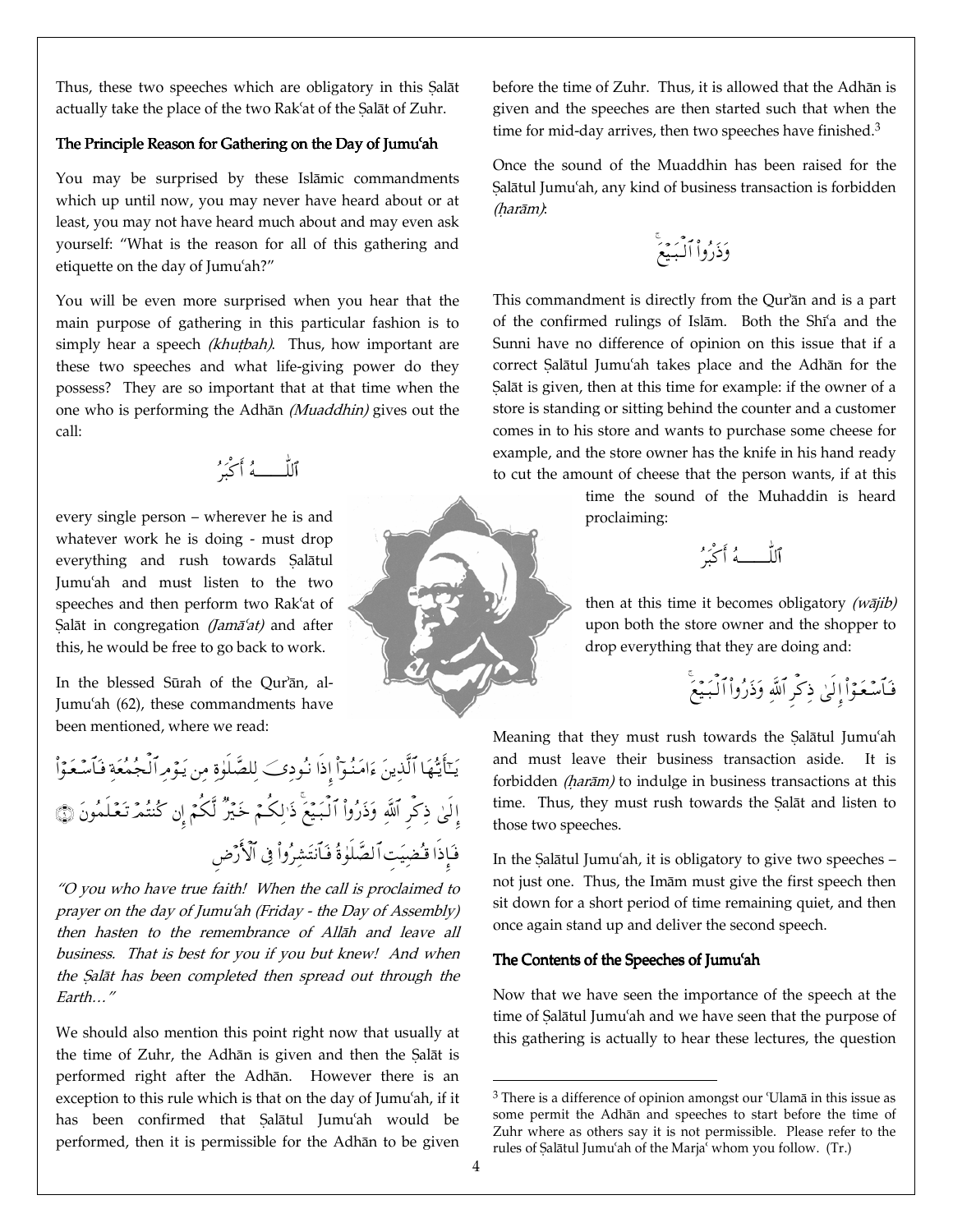comes up that: "What must be said in these two lectures and speeches?"

First off, the praise and glorification of Allāh (Glory and Greatness be to Him); secondly, prayers and blessings must be sent upon the Finality of the Prophets – Muhammad ibn `Abdullāh (blessings of Allāh be upon him and his family) and the (twelve) A'immah of the religion (peace be upon all of them); thirdly, the people must be advised to a series of important commandments which we will explain later on in this discussion. The fourth thing is that a short Sūrah from the Qur'an must be recited. All of these elements are things that we possess within the faith of Isl $am - (nothing has come)$ from outside of our teachings).

Again, so that we can actually understand how important the issue of this gathering is, we see that in the Islamic narrations it is mentioned that it is even obligatory upon those who are working in the prison system, the management and even the police and guards of the prisons to not only be present at

Şalātul Jumu'ah, rather, they are even obliged to bring those people whom they are responsible for guarding in the prison (the inmates). Thus, the prisoners must be taken out of the prisons so that they may participate in Salātul Jumu'ah - this great gathering. They too must listen to the speeches and then when the Salāt is finished, they are to return back to their prison cells.

The Imām who performs the Salātul Jumu'ah must also follow certain manners and etiquette. These include that he should wear an Turban  $(Amm\bar{a}m\bar{a}h)$  on his head – meaning that he should have something covering his head, just as the 'Ammāmah of the Prophet (blessings of Allāh be upon him and his family) was.

May Allāh protect Aghā Hājj Aghā Raḥīm Arbāb from Isfahān. Maybe many of you have heard about this man. He is one of the high ranking scholars in the fields of Fiqh, Usūl, Philosophy and `Arabic grammar and is even versed in the traditional sciences. He is also a student of the late sage, Jahāngīr Khān Qashqā'i and just like the late Jahāngīr Khān Qashqā'i, till this day he too wears a simple hat made of an animal skin. His appearance is just as other scholars from the point of view of the 'Aba, Qaba and his physiognomy and the only difference is that he wears a simple animal skin hat. He is also one of those people who firmly believes in the institution of Salātul Jumu'ah and he himself also used to lead the Salātul in Isfahān. However since the people who would



come to the Salatul Jumu'ah were not the kind of true believers and were not of those who firmly believed in Salātul Jumu`ah, the Friday prayer was not that great and magnificent Salāt that Islām has envisioned it to be. However whenever he comes for the Salātul Jumu'ah, he always has a small 'Ammāmah upon his head which he wraps around his head once or twice.

I still remember in the month of Farwardin in the year 1339 (according to the Iranian Lunar Calendar) when I was in his presence in the city of Isfahān and the topic of Salātul Jumu'ah came up in the discussion. He said to me, "I do not know when the Shi'a will remove the shame and disgrace of abandoning Salātul Jumu'ah from their necks at which time the other divisions within Islām who constantly refer to us as those people who have abandoned the Salātul Jumu'ah will also be removed from us."

He even expressed a wish and has said that, "I wish that in this Masjid al-A`zam in Qum which has been built through

> spending millions of Tumāns that one magnificent Salātul Jumu'ah would take place in there."

> In addition, when the Imam comes, he must stand and while standing, he delivers the speeches. In this blessed verse of the Qur'an, it is mentioned;

وإذا راوا تجرة أو لهـوا انفضـوا إلـيها وتركوك -قابما قل ما عِند اللهِ خير مِّنِ اللهو ومِن التَّجْرِةِ -والله خير الزَّ قِينَ ۞

This verse means that these people who have no sense of upbringing and training and who still possess the traits and qualities of the people of the days of Ignorance - when they spot some merchandise or hear the drum or other instrument being played, they leave you (the Prophet (blessings of Allāh be upon him and his family)) standing alone and run after the goods and merchandise.

This verse refers to the event when one time, the Prophet (blessings of Allāh be upon him and his family) was standing, busy delivering the speech of Jumu`ah. All of a sudden, the sound of a drum which was a sign that a business caravan was making its way into the city, was entering the gates of Madinah. The people – due to fear that all the goods would be sold out fast – ran to buy the merchandise that were being offered and left the Prophet (blessings of Allāh be upon him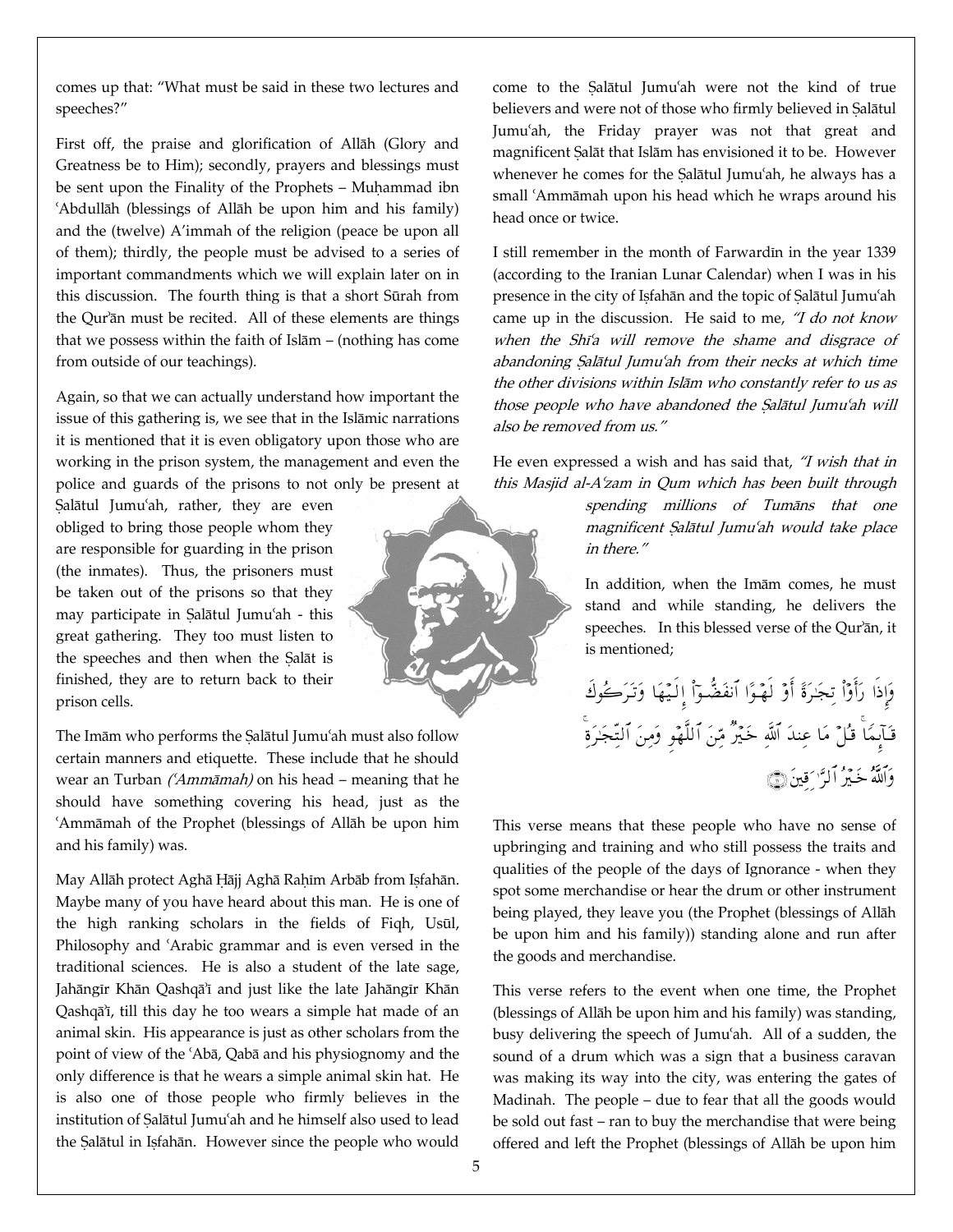and his family) standing alone. Our point in brining this up is this statement in the verse, that:

# وتركوك قابما

#### "They leave you standing (alone)."

Thus, you must be standing when you give the speech for Jumu`ah. It has been stated that it is an innovation in the religion ( $Bid'ah$ ) to sit and give the Jumu'ah speech which is something that Mua<sup>'</sup>wiyah (ibn Abū Sufyan) brought into Islām.

The issue then comes up that: Does the Imam of Jumu'ah and the one delivering the speeches (Khatib) have to be the same person or is it possible that one person gives the speeches while another person leads the Salāt? This in its self is a separate ruling. A majority - or rather all of the scholars are of the opinion that it must be one person who delivers the lecture and is the Imam of the Jama<sup>s</sup>at. In the belief of some

of the scholars, one of the primary conditions of the Imam of the Salatul Jumu`ah is that he must be able to give the speech. In many ahādīth, it has been mentioned that:

> إمامٌ يَخْطِبُ )

"The Imam (of the Jama'at) is the one who gives the (two) speeches."

Another condition is that the Imām, while

standing and delivering the speech, must be leaning on, or holding in his hand a sword, spear or a stick and he must deliver the speech in this fashion.

## A Hadith from the  $7<sup>th</sup>$  Imām (peace be upon him) in relation to the Khutbah of Jumu'ah

In the khutbah of Salātul Jumu'ah, in addition to the praise and glorification of Allāh (Glory and Greatness be to Him) and the remembrance of the Noble Prophet (blessings of Allah be upon him and his family) and the A'immah of the religion (prayers be upon all of them) and the recitation of one short Sūrah being obligatory ( $w\bar{a}jib$ ), it is also obligatory on the Khaṭīb to advise the listeners (of their duty to Allāh (Glory and Greatness be to Him)) and as much as necessary, must also advise them of the issues relevant to the Muslims. In relation to what information is necessary to convey, it is best that we discuss this issue from the ahādīth.

In the first volume of the book *Wasa'il ash-Shi'a* on page 357 in relation to the ahādīth concerning the khutbah of Salātul Jumu'ah, there is a Hadīth that has been narrated from both the book *'Illulash Sharā'i* and also 'Uyūn al-Akhbār al-Ridā. This Hadīth has been narrated from Fadhl ibn Shādhān Nishāpūrī who is one of the greatest and most reliable narrators that we have where he has quoted from Imām al-Riḍā (peace be upon him). In this Hadīth, he has quoted the Imām (peace be upon him) as saying:

> إنَّما ۚ جُعلت ٱلخُطبَة يَوْمَ ٱلْجُمْعَة لَأَن ٱلجُمْعَة مَشْهَدٌ عامٌ )<br>ء

"Surely the khutbah on the day of Jumu'ah has been placed there since Jumu`ah (Friday) is the gathering day of the common populous."

**2** فأرادَ أن يَكون للأمير سَبَبْ إلــــىٰ مَوْعظتهمْ وَ تَرْغيبهمْ في ٱلطاعَة **2** وَ تَرْهيبهمْ مِنَ ٱلْمَعْصِيَة

"And so it was desired (by Allah) that the leader (of the Salātul Jumu'ah) would be able to provide exhortation and

> encourage (the listeners) to get closer to the obedience (of Allāh) and to warn and frighten them concerning going against (the laws of  $Al\bar{a}h$ )."

- --[1-S -IA 72 -2 ST' 2 (P --@- %X - Z8S

"And also so that the people would be made aware of what is good for them in relation to their religion and religious affairs and of the worldly affairs as well."

وَ يُخْبِرُهُمْ بما يَرِدُ عَلَيْهِمْ مِنَ الآفاقِ منَ الأحْوالِ التي فيها المُضَرَّة وَ المَنْفَعَة

"And in addition (the Khaṭīb) would also inform the people of that which is happening – both the good and the bad - far away (to the Muslims of other lands and countries) and to keep them in the scheme of what is occurring."

Sometimes, the events that are taking place within the world of Islam are things that we must give the good tidings to the other believers about – instances where advancements are made and which are a pride and a boost for Islām and the Muslims and it is good that these things are conveyed to other Muslims.

Another time, bad events plague the world of Islām and thus, these too must be conveyed to the Muslims so that they are made aware of the plight of other Muslims – for example,

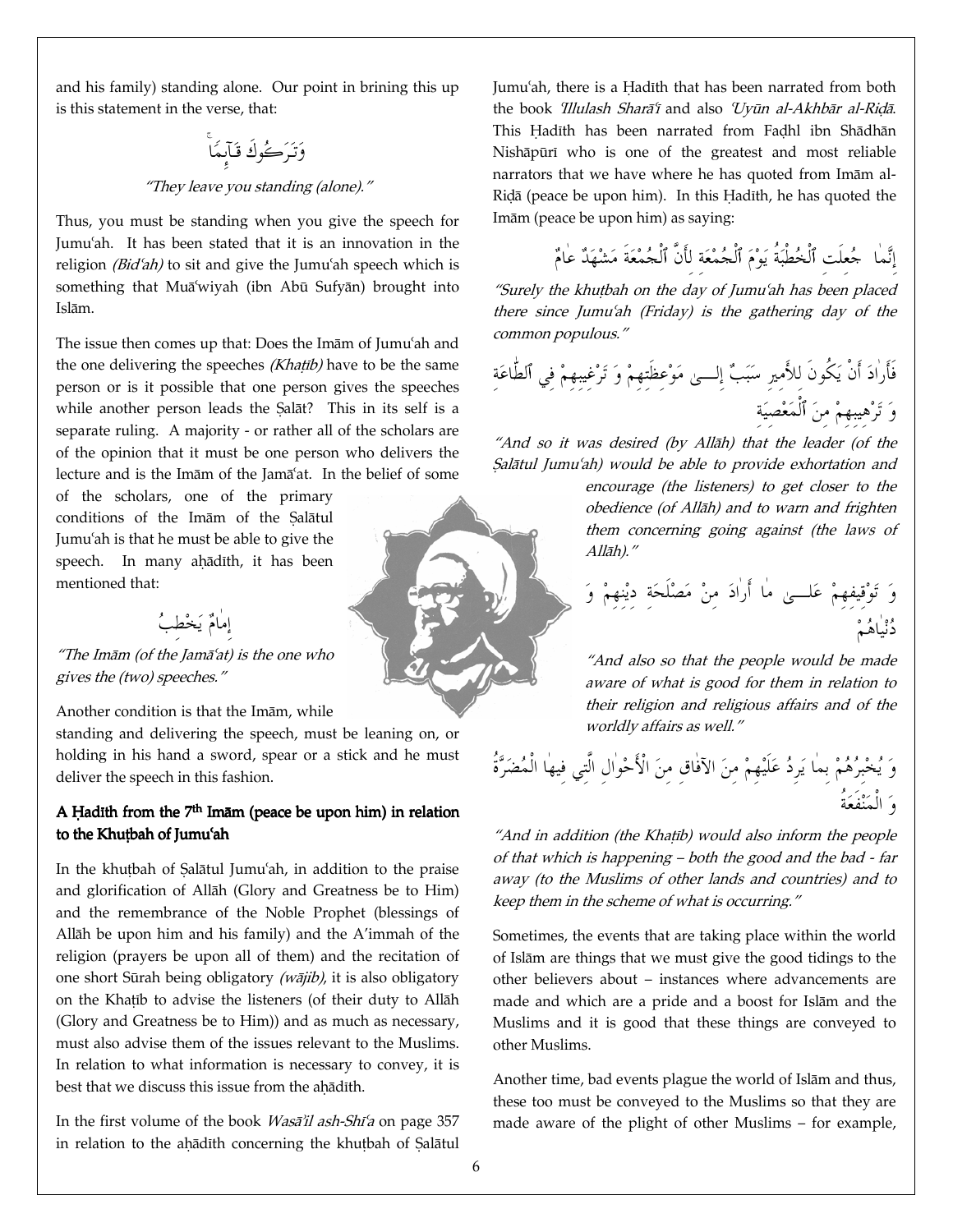they should know that in this past week what has happened to their brothers in Algeria or other parts of the world.

So then, why is it important that two speeches be given? Why can we not just be content with one speech - and should there be a difference between these two speeches? In this same Hadīth that we just mentioned it is stated:

-وَ إِنَّما حُعلتْ خُطَبَتَين لَيَكُون واحدَة للثناء عَلـــي ٱلله وَ ٱلتَحْميد -وَ ٱلتَّقْدِيسِ للهِ عَزَّ وَجَلَّ وَ ٱلأخْرِيٰ للحَوائجِ وَ ٱلإِنْذَارِ وَ ٱلدَّعَاءِ لما يُريدُ أن يُعْلَمهُمْ منْ أَمْرِه وَ نَهْيه وَ ما فيه ٱلصَّلاحُ وَ ٱلفسادُ J

"And surely the reason why two speeches have been made obligatory is that in one of them, the praise of Allah and the glorification and sanctification of Allah, The Noble and Grand, should be carried out. However as for the second speech, the mentioning of the needs of the people and warning them and inviting them to that which they need to

know of the commandments and prohibitions (of Allah) and that which is righteous and wicked (from amongst those acts)."

However just as the compiler of Wasa'il ash-Shi'a has stated, this does not need to take up the entire time of the speech.  $\bigcirc$ 

# Practical Rulings [Ahkām] of Salāt al-Jumu'ah According to the Rulings of:

Āvatullāh Al-`Uzmā Al-Hāji As-Sayyid `Alī Al-Husainī As-Sīstānī<sup>4</sup>

alāt al-Jumu'ah is similar to Salātlul Fajr in that it is two Rak`at, however during the period of the Occultation of our  $12<sup>th</sup>$  Imam (may Allah hasten his return) - Şalāt al-Jumu'ah is a Wājib at-Takhīrī prayer which means that on the day of Jumu`ah, the believer can either perform Salāt al-Jumu'ah and if all of its conditions have been fulfilled (by the Imam and those present), then this **S** 

would be sufficient and Salāt al-Zuhr would not have to be performed, or one has the option to perform Salat al-Zuhr.

### What conditions must be fulfilled in order for Salātul Jumu'ah to be performed with a  $W\bar{A}IIB$  intention?

1. The time for the Salāt should have set in and this is from the beginning of the declination of the sun at mid day and can be seen by placing a stick in the ground whose shadow will fall towards the west. As the day progresses, the shadow will begin to get shorter until it is almost not visible – this is the beginning of the time of Zuhr. The shadow will then start to fall upon the east side of the stick and thus, the end time of Zuhr is when the length of the shadow of a stick or something similar to it is equivalent in length to the stick or thing used (facing East). Therefore, anytime the Salātul Jumu`ah is delayed such that the shadow of the stick is equivalent to or less than the thing used (in the Eastern direction), then the time for this Salāt is finished and Salātul Zuhr MUST be performed.

> 2. The number of people that **must** be present is a minimum of five people with the Imam (four plus the Imām of the Jumu'ah). Therefore, if less than five people are present, then the Salāt is not Wājib (obligatory) and Zuhr must be performed.

> 3. The Imam of the congregation **must** fulfill all of the conditions, such as 'Adalah (Just) and the other conditions that are also a requirement for the Imām of Salātul Jamāʿat (Male, Bāligh, etc...). Thus, if these are not present, then Salāt

al-Jumu'ah is not Wājib (obligatory) and Zuhr must be performed.

# $\hat{\mathbb{Q}}$

#### What Conditions make our Salātul Jumu'ah CORRECT?

1. This Salāt **must** be performed in Jamā'at. Thus, it is not correct to perform it individually. In addition, if a follower reaches the Imām before he goes into Rukū<sup>c</sup> of the second Rak'at of the Salātul Jumu'ah and joins in at this point, then it would be counted as one Rak'at and he **must** perform one Rak`at after the prayer on his own (he must complete two Rak'at) and his Salātul Jumu'ah would be correct. However, if he reaches the Imam while in the state of Rukū<sup>c</sup>, then according to Ihtiyāt Wājib, the believer is not permitted to count this Salāt as Jumu'ah, and thus, he **MUST** perform Şalātul Zuhr.

2. Two speeches **must** be given before the Salat. In the **first** speech, the speaker (Khātīb) must praise Allāh (Glorified and Exalted is He) and glorify Him and the believers must be



<sup>4</sup> Please note that there are differences of opinion in regards to Salātul Jumu'ah between the Marāja<sup>c</sup> Taqlīd such as the Late Ayatullāh al-'Uzma al-Hāji as-Sayyid Abūl Qāsim al-Khū'ī, the Late Ayatullāh al-`Uzma al-Hājj as-Sayyid Rūhullāh al-Musawī al-Khomeini, and the present leader of the Islāmic Revolution, Ayatullāh al-`Uzma al-Ḥājj as-Sayyid 'Alī al-Ḥusain al-Khāmene'ī. Muqallidin of these and other Maraja<sup>'</sup> are requested to refer to the books of Islāmic law to follow their responsibility to Allāh (Glory and Greatness be to Him).